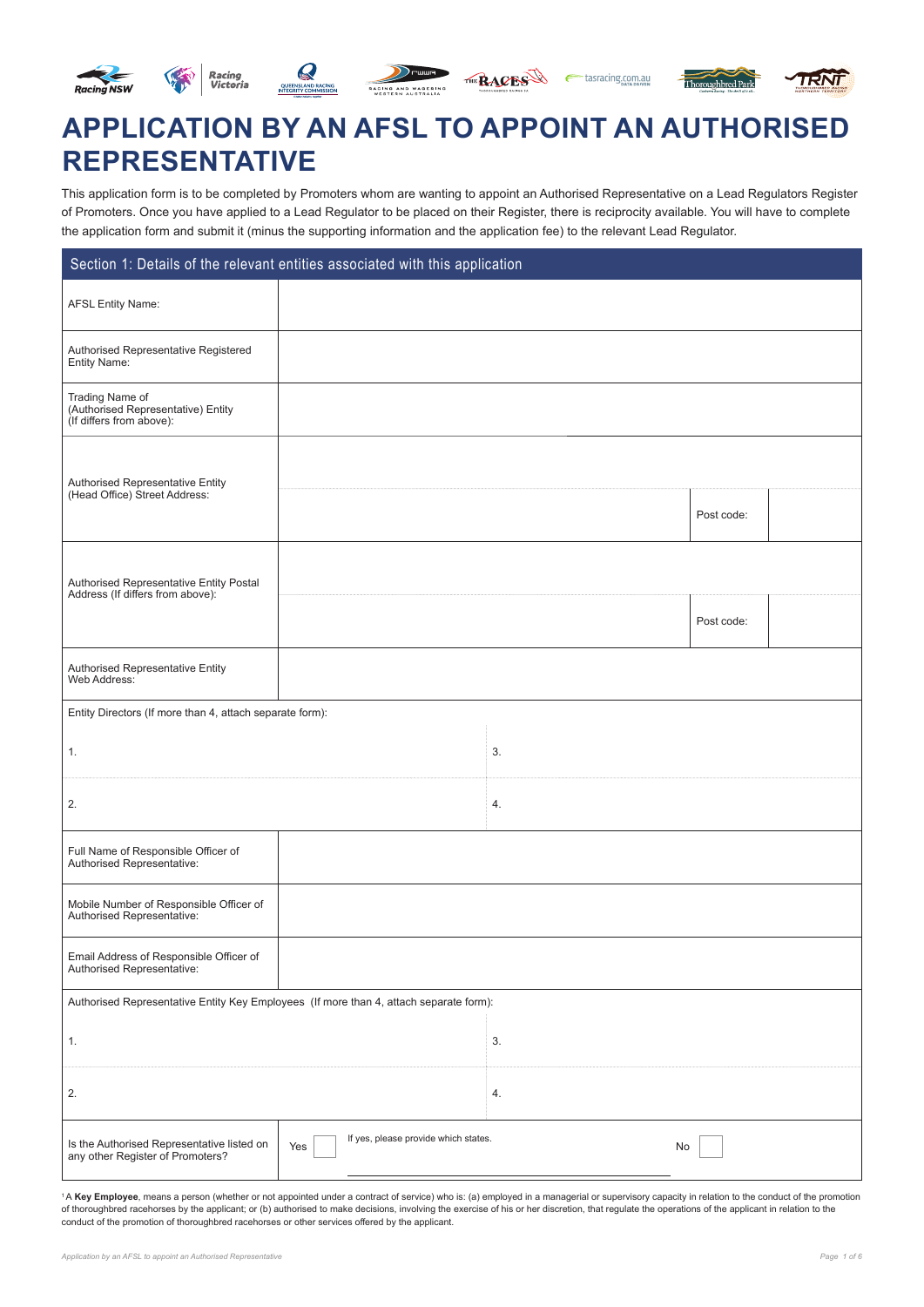## Section 2: Supporting Information

In support of this application to appoint an Authorised Representative, have you attached the following supporting information (relevant to the Authorised Representative)? (Please tick):

| a. | ASIC Extract confirming the Authorised Representative Permit number                                     | Yes | No |
|----|---------------------------------------------------------------------------------------------------------|-----|----|
| b. | ASIC Company Extract (outlining each Director and Shareholder – and the shares held)                    | Yes | No |
| C. | <b>Business plan</b>                                                                                    | Yes | No |
| d. | Statement of the entities assets and liabilities                                                        | Yes | No |
| е. | Two (2) x racing industry character references (referring to the entity or the principal of the entity) | Yes | No |
| f. | A Credit Report from an accredited reporting agency (from each Director and Shareholder)                | Yes | No |
| g. | A statutory declaration from a CPA or CA (Attached to this Application Form)                            | Yes | No |
| h. | National Police Record Certificate (for all Shareholders/Directors of the business)                     | Yes | No |
| j. | Evidence of a current Professional Indemnity Insurance Policy                                           | Yes | No |
| j. | Application fee of \$ <amount> (include a Cheque or provide Credit Card details below)</amount>         | Yes | No |

Credit Card Type (E.g. VISA/MasterCard/Diners/Amex):

Credit Card Number:

Credit Card Expiry Date: CVV:

Cardholder's Full Name: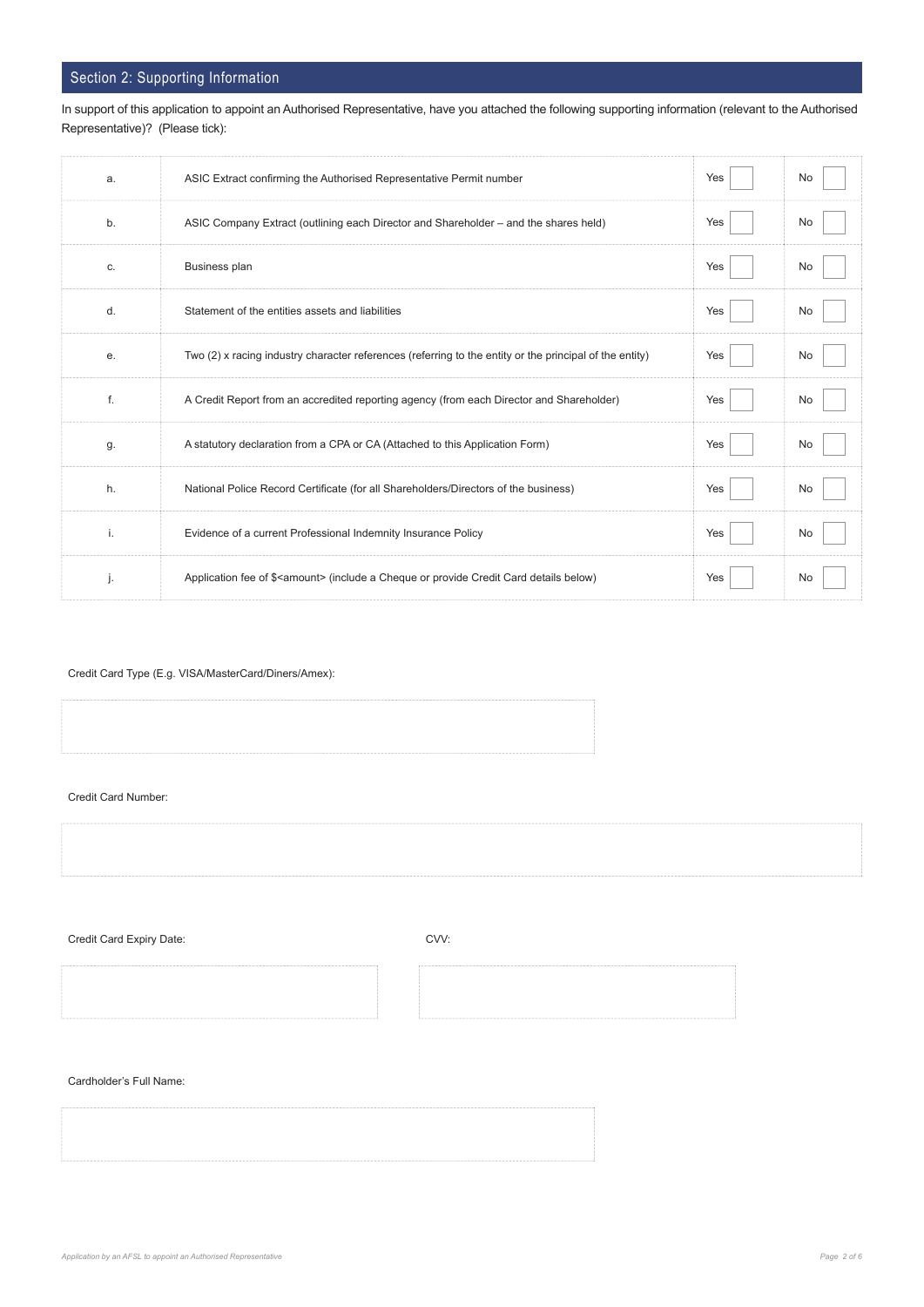|                | Section 3: Questionnaire by Authorised Representative                                                                                                                                        |     |    |
|----------------|----------------------------------------------------------------------------------------------------------------------------------------------------------------------------------------------|-----|----|
| $\mathbf{1}$   | Have you read, and understood, the requirements of the ASIC Corporations (Horse Schemes)<br>Instrument 2016/790 and Regulatory Guide 91: horse breeding schemes and horse racing syndicates? | Yes | No |
| $\overline{c}$ | Are you familiar with the requirements of the Personal Property Securities Act 2009?                                                                                                         | Yes | No |
| 3              | Do you understand the requirements of the Product Disclosure Statement (PDS)?                                                                                                                | Yes | No |
| 4              | Are you aware that you must declare a manager for each scheme within a PDS?                                                                                                                  | Yes | No |
| 5              | Are you aware that a separate bank account must be established for each scheme?                                                                                                              | Yes | No |
| 6              | Do you intend to enter into a purchase agreement with breeders and auction houses (e.g. extended<br>settlement terms)?                                                                       | Yes | No |
| 7              | Do you intend to purchase horses through lease finance?                                                                                                                                      | Yes | No |
| 8              | If yes, are you aware that the lease finance agreement must be disclosed within the PDS to the potential<br>investors?                                                                       | Yes | No |
| 9              | Will your horses (or the scheme) be insured?                                                                                                                                                 | Yes | No |
| 10             | How will you communicate information about the horse to the<br>syndicate members? How regularly will you communicate this<br>information?                                                    |     |    |
| 11             | Who will oversee the business in your absence?                                                                                                                                               |     |    |
| 12             | How do you intend to manage the distribution of prizemoney?<br>(E.g. will a dividend be distributed monthly or immediately upon<br>receiving monies from Racing Victoria)?                   |     |    |
| 13             | Are there any additional benefits for syndicate members (E.g.<br>promotions, hospitality, gifts upon entry)?                                                                                 |     |    |
| 14             | Who will train your horses?                                                                                                                                                                  |     |    |
| 15             | Where will your horses be agisted when spelling?                                                                                                                                             |     |    |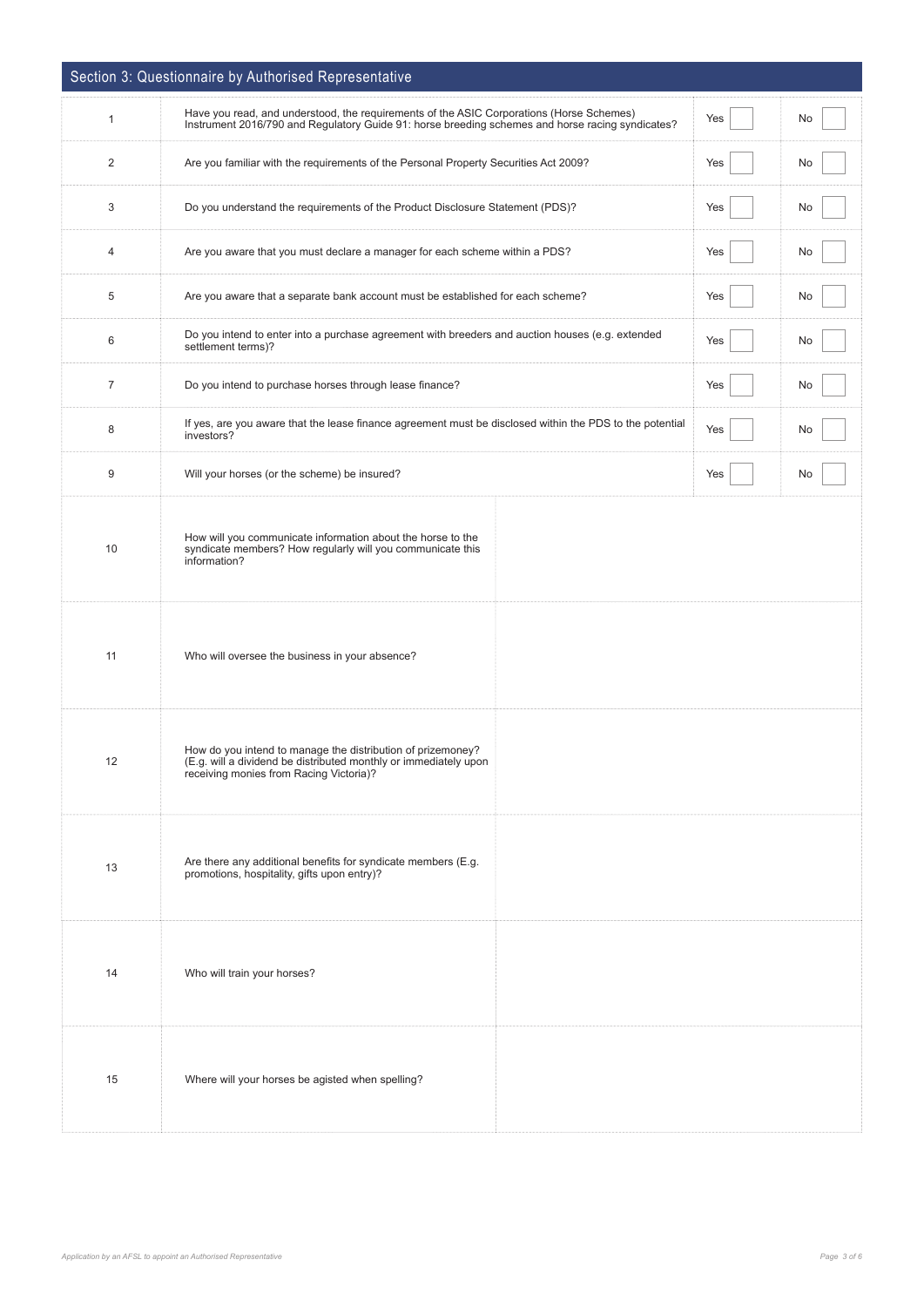| 16 | Who is your bloodstock advisor?                                                                                                                                                                                                                                                                                                                                                                                                                                                                                                                                                     |     |    |
|----|-------------------------------------------------------------------------------------------------------------------------------------------------------------------------------------------------------------------------------------------------------------------------------------------------------------------------------------------------------------------------------------------------------------------------------------------------------------------------------------------------------------------------------------------------------------------------------------|-----|----|
| 17 | Are you, or any Director, Responsible Officer or Key Employee currently under any ban or restriction<br>imposed by any racing authority or other sporting authority in any State or Country?<br>If yes, please provide details:                                                                                                                                                                                                                                                                                                                                                     | Yes | No |
| 18 | Have you, or any Director, Responsible Officer or Key Employee ever been suspended, disqualified,<br>warned off, penalised or placed on a forfeit list as a defaulter or refused a licence, permit or registration<br>by any racing authority or other sporting authority in any State or Country?                                                                                                                                                                                                                                                                                  | Yes | No |
|    |                                                                                                                                                                                                                                                                                                                                                                                                                                                                                                                                                                                     |     |    |
| 19 | Have you, or any Director, Responsible Officer or Key Employee in the last 10 years, been:<br>• Found guilty of a criminal offence?<br>• Imprisoned? And/or<br>• Placed on parole?<br>If yes, please provide details:                                                                                                                                                                                                                                                                                                                                                               | Yes | No |
|    |                                                                                                                                                                                                                                                                                                                                                                                                                                                                                                                                                                                     |     |    |
| 20 | Are there any current criminal proceedings (or charges) or civil proceedings pending against you, or any<br>Director, Responsible Officer or Key Employee?<br>If yes, please provide details:                                                                                                                                                                                                                                                                                                                                                                                       | Yes | No |
|    |                                                                                                                                                                                                                                                                                                                                                                                                                                                                                                                                                                                     |     |    |
| 21 | Personal Bankruptcy and/or Company Insolvency:<br>• Have you, or any Director, Responsible Manager or Key Employee in the last 10 years, been declared<br>bankrupt or insolvent? and/or<br>• Do you, or any Director, Responsible Manager or Key Employee currently have any bankruptcy pro-<br>ceedings or Civil proceedings pending against you? and/or<br>• Has any Company which you, or any other Director and/or Shareholder been an officeholder of, been<br>insolvent (including: Voluntary Administration, Liquidation or Receivership?<br>If yes, please provide details: | Yes | No |
|    |                                                                                                                                                                                                                                                                                                                                                                                                                                                                                                                                                                                     |     |    |
| 22 | Have you, or any Director, Responsible Officer or Key Employee been convicted of any indictable<br>offence or banned by ASIC?<br>If yes, please provide details:                                                                                                                                                                                                                                                                                                                                                                                                                    | Yes | No |
|    |                                                                                                                                                                                                                                                                                                                                                                                                                                                                                                                                                                                     |     |    |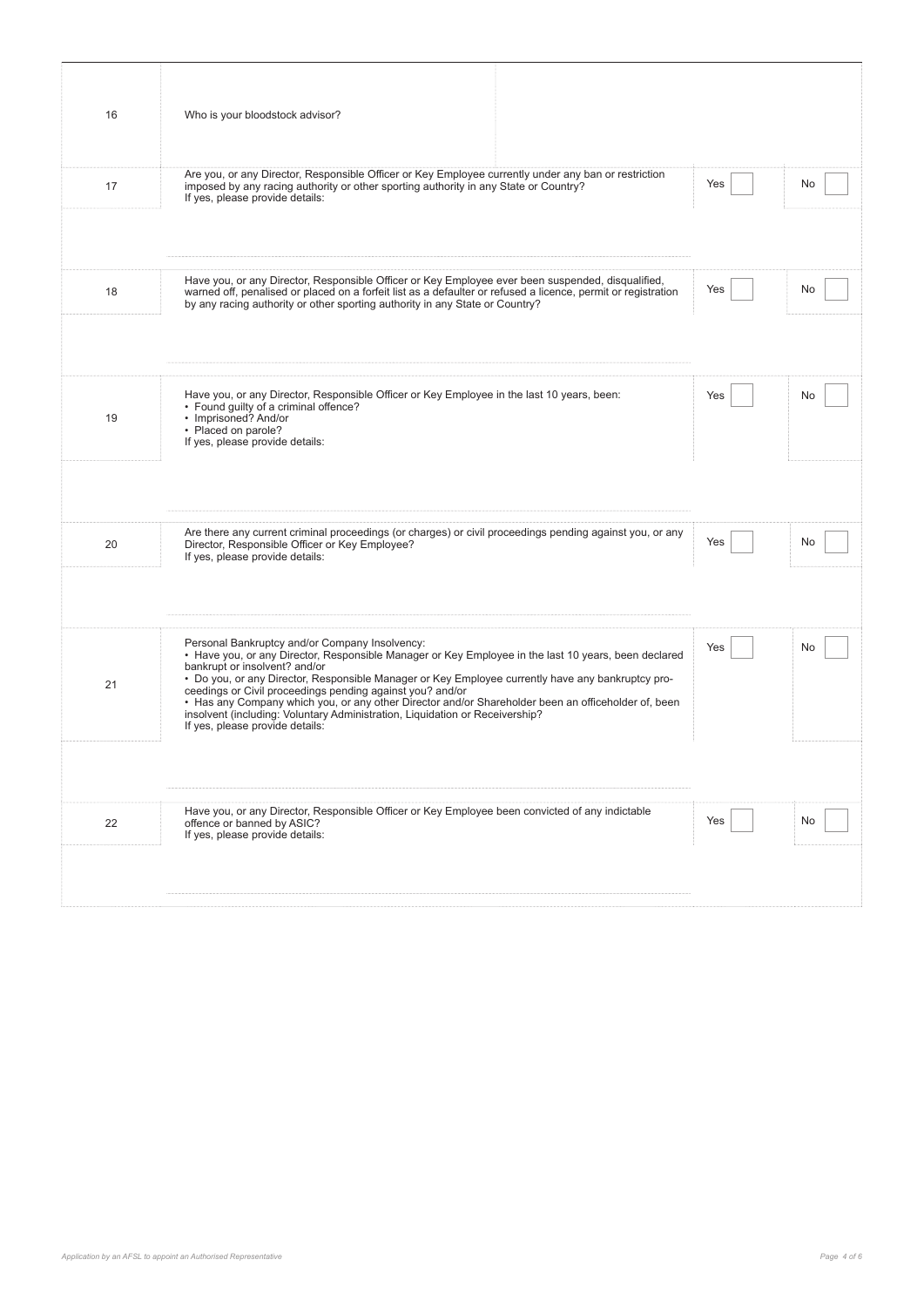### Section 4: Privacy, acknowledgment and consent by AFS Licensee and Authorised Representative

#### **AFS Licensee Responsible Officer:**

| Prin<br>1d I<br>.<br>. . |  |
|--------------------------|--|

#### **Authorised Representative Responsible Officer:**

Print name Signature Date

#### **Authorised Representative Directors:**

| Print name | Signature | Date |
|------------|-----------|------|
|            |           |      |
|            |           |      |

Print name Signature Date

Once completed, please sign where applicable and return to PRA for lodgement along with all relevant information as per Section 2 – Supporting Information. PRA does not accept any liability for matters relating to, or arising from, the applicants conduct and activities as an AFS Licensee.